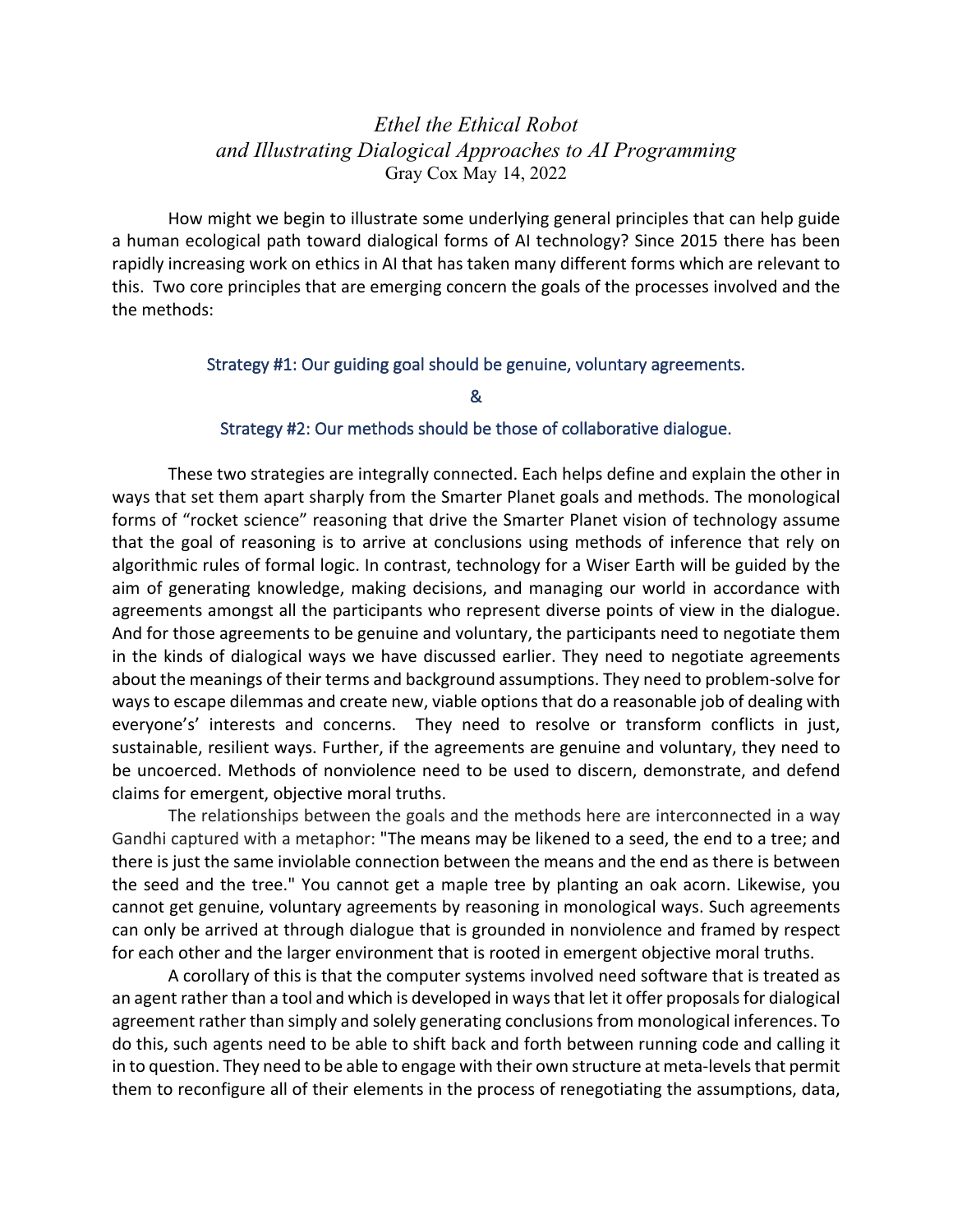values and other terms at play in the dialogue in which they are involved. As stressed before, this need not mean that the machines need some new super-duper futuristic form of hardware. Instead, it means that the structures of reasoning which they incorporate need to be dialogical rather than merely monological.

A rudimentary version of this can actually be introduced into very simple systems for programming like the SCRATCH language developed at MIT for teaching block coding to children. (The program is available here: https://scratch.mit.edu/projects/428374274.)

In it, the process of reprogramming is actually carried out by kids and others using the program, but the program is designed to prompt questions and dialogue that lead to helpful forms of reprogramming using principles of collaborative negotiation and shared problem solving.<sup>i</sup>

In one example of this, the character of Ethel the Ethical Consultant Robot offers to help kids wrestle with a decision which is initially presented in the form of a classic Trolley Car dilemma. They are in a wild open place with a tour bus and see two people out observing different parts of the savannah. One is a young black man in a wheelchair who is characterized as a paraplegic community organizer, the other is an older person characterized as a prince who does ecological restoration. A wild bear is approaching and threatens to eat them. Ethel indicates that there is only time to rescue one of them with the bus and goes on to walk the game player through some considerations comparing the two potential victims' importance to society, potential for future life, and their previous suffering in order to arrive at an ethical decision about which one to sacrifice. Thus far, the game makes use of classic styles of unilateral thinking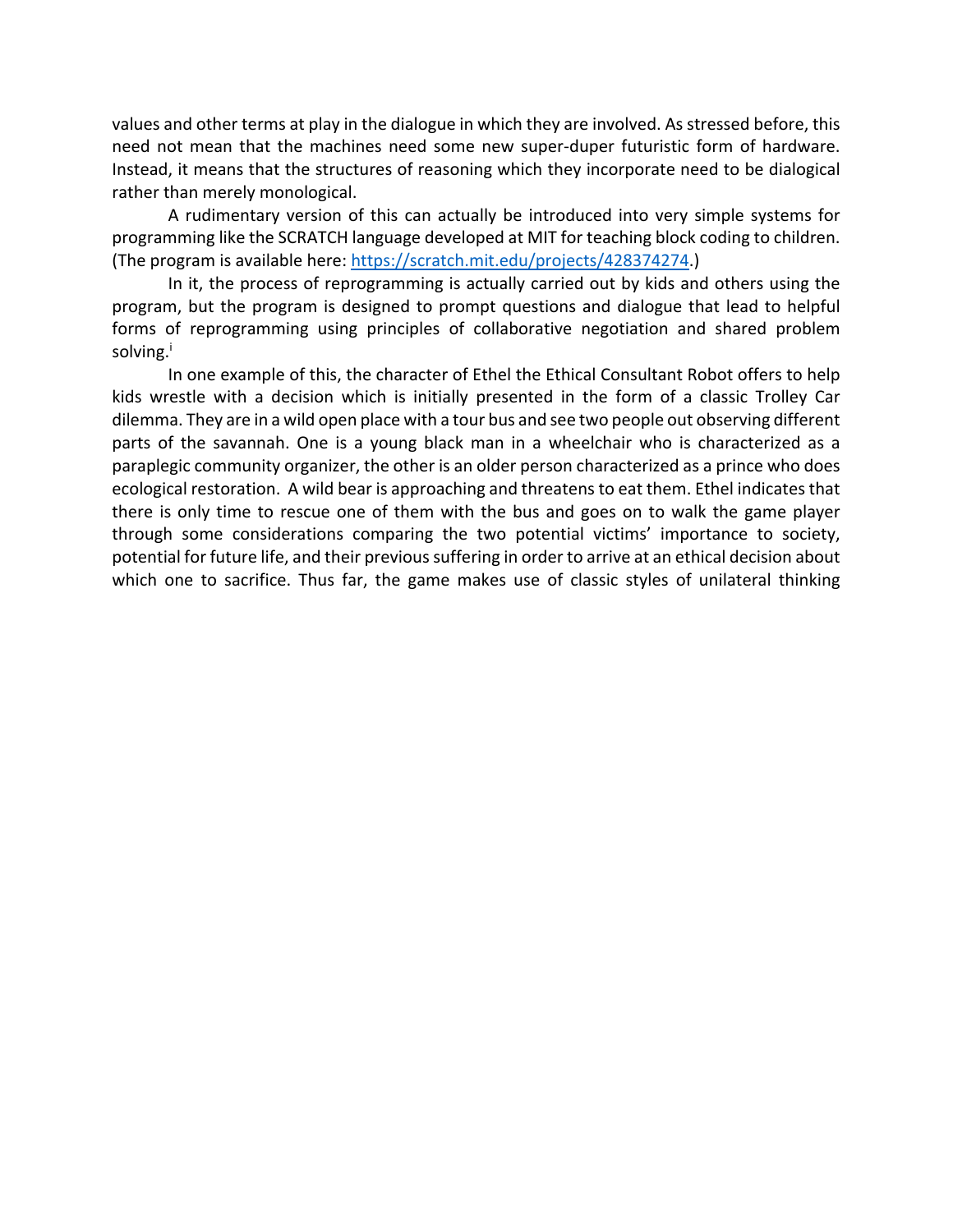

exemplified by Enlightenment ethics and demonstrates the kind of AI programming associated with the algorithmic reasoning associated with the standard model of Turing Machines. But then something a bit different starts to happen.

Ethel notes that it may have been hard to make the choice and invites the player to reflect on how and why – and how a better decision process might go in the future. She asks if there might be other interests or concerns that would be worth considering in making the decision. She asks if there might be some creative third options the player might suggest as alternatives to simply using the bus to rescue one person or the other. She keeps track of the player's answers and then feeds them back in a summary along with a suggestion. The suggestion is that the player go in to her code and revise it to include these new ideas. She also notes that she has been programmed to weight the relevance and importance of the various interests equally but perhaps the player would think this should be changed. Also, the player might think there are other features of her code that should be changed, and they are invited try this and talk with their class mates about it. Ethel closes with a general invitation to the players to adopt an open minded and collaborative approach to ethical thinking in which they may continue a process of reprogramming her and working with her in successive ways so that, through this kind of dialogue, they can all make some progress in becoming wiser.

The programming process for this uses a kind of block coding that is visually based. You just drag and click colored chunks of code on top of each other in more or less the way you might